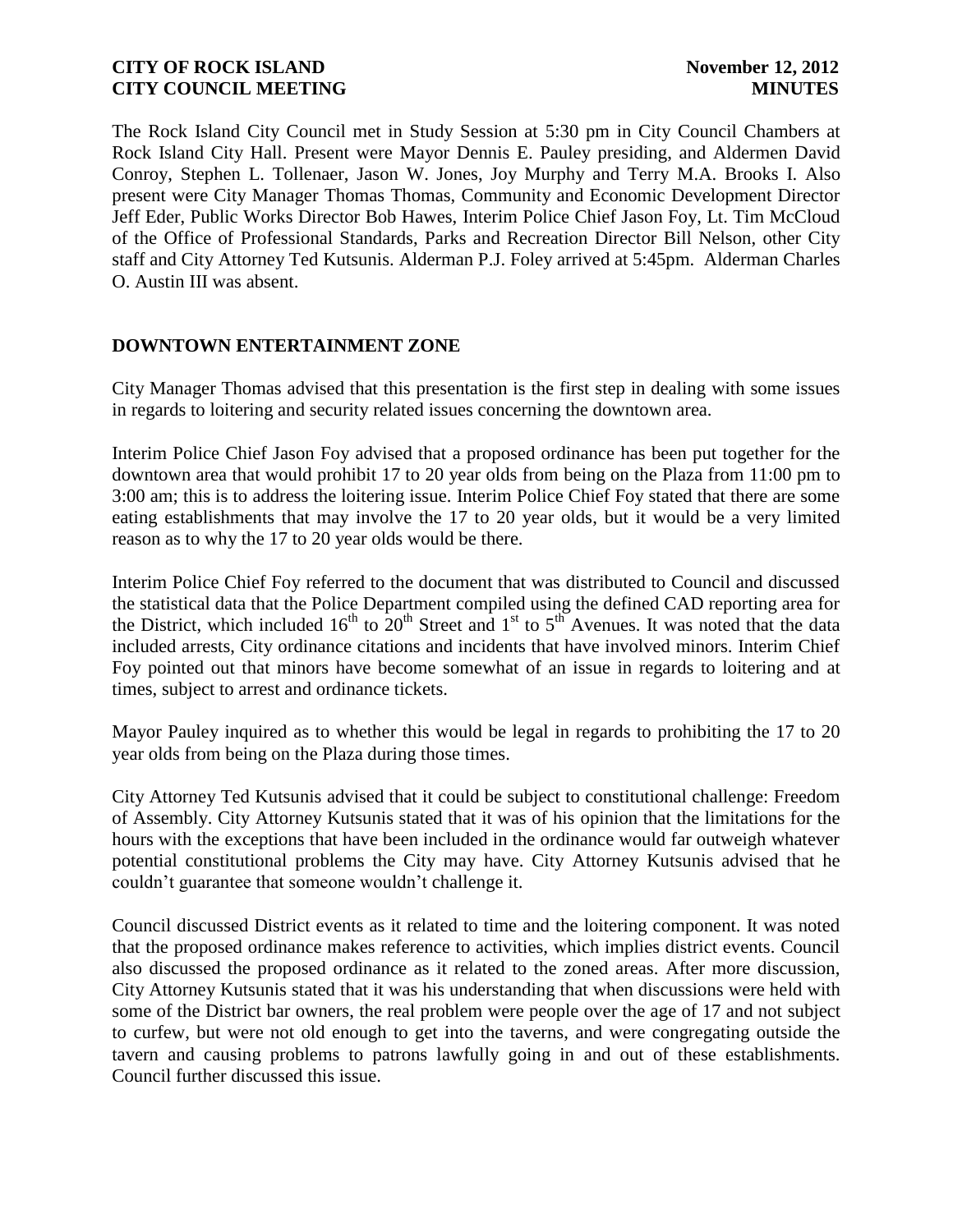Council discussed the designated zones as it related to the Plaza and parking lots.

Community and Economic Development Director Jeff Eder stated that he had concerns in regards to the proposed ordinance and Parking Lot C because that is where the transfer station will be; kids will be catching the bus.

Lt. Tim McCloud advised that the main reason in dealing with the Lot C ordinance is for people that are congregating and/or drinking in cars and partying there before they get to the District and then causing fights.

Mayor Pauley stated that this ordinance is mainly for people loitering on the Plaza; the parking issue will came back at a later date.

Alderman Conroy stated that he would like to see the zoned areas subject to this proposed ordnance expanded. Council discussed this issue.

City Attorney Kutsunis stated that Zones 1 and 2 are patterned after the ordinance that states that all individuals have to be out of the Plaza by 3:15 am so that cleaning activities can be undertaken. City Attorney Kutsunis added that these are the areas that the proposed ordinance is paralleled to along with the addition of the parking lots as it relates to loitering. Council further discussed this issue.

City Manager Thomas advised that a map will be submitted to Council in a few days to make sure the areas are covered, will try to build a consensus, finalize it and bring it back to Council.

Alderman Jones inquired as to whether input will be obtained from the business owners downtown.

Executive Director Catherine Rodgers-Ingles (from the District) stated that the downtown business owners have wanted this situation addressed. Ms. Rodgers-Ingles added that she wasn't sure if they are familiar with this particular plan.

Alderman Conroy stated that a letter should go out to the establishments asking for their input. Community and Economic Development Director Jeff Eder stated that a possible meeting could be held with the business owners to get their input. Council agreed that before an ordinance comes to Council, they would like input from the business owners. Ms. Rodgers-Ingles stated that she could facilitate the meeting.

Council further discussed the loitering issue and signage as it relates to the proposed ordinance.

# **PARKS UPDATE**

Parks and Recreation Director Bill Nelson advised that this is a record setting year for attendance and revenues at Whitewater Junction with almost all weekends rented for private parties. Mr. Nelson stated that there has been an increase in revenue for Saukie Golf Course that has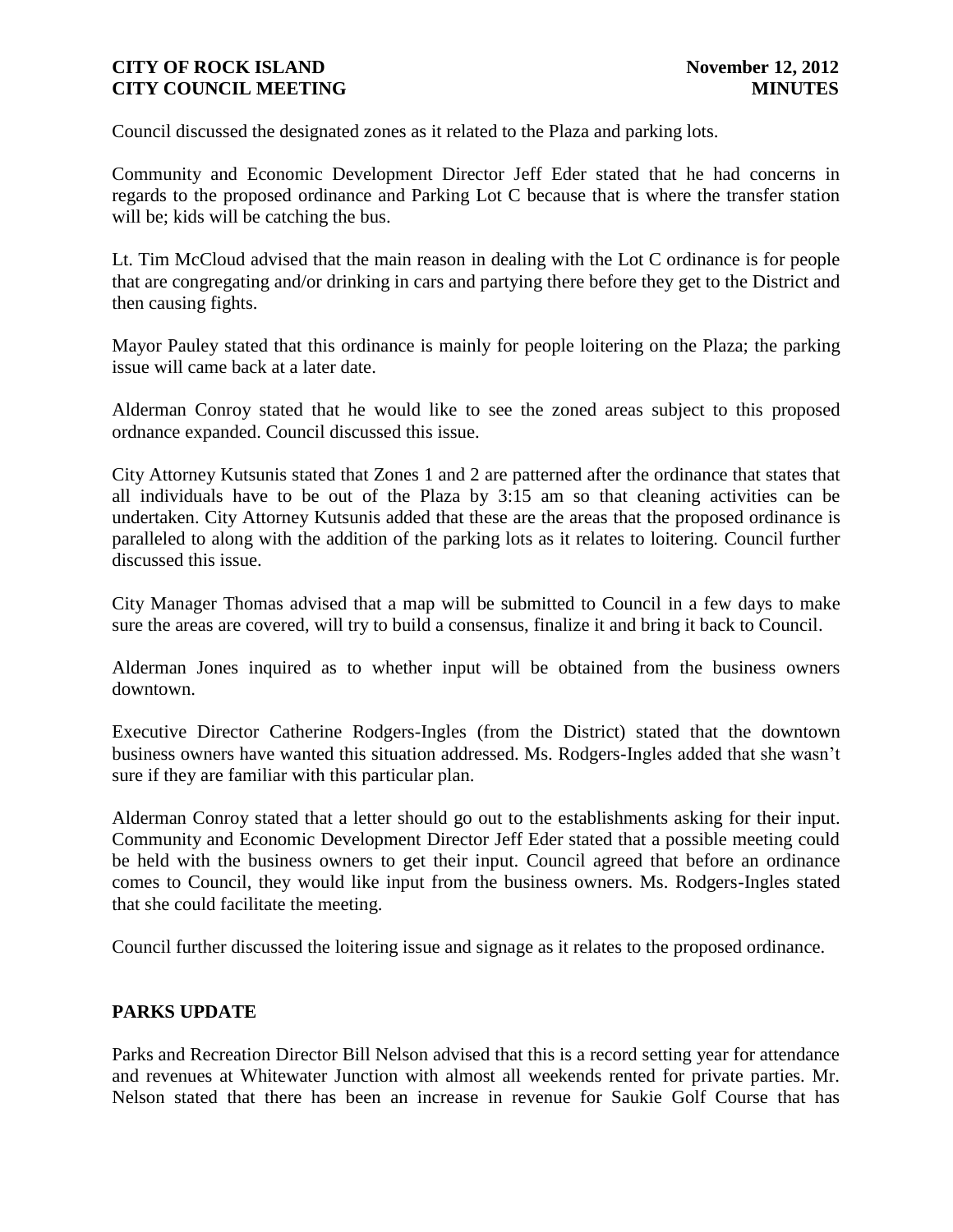exceeded last year by over \$90,000.00, and 50 golf events were scheduled at Highland and Saukie golf courses. Mr. Nelson advised that RIFAC has enjoyed a greater membership attendance than in any other time in the past. It was noted that there has also been an increase in recreation sport programming due to the expansion of the facility. Mr. Nelson commented that Schwiebert Riverfront Park has enjoyed a dramatic increase in rentals and special events.

Mr. Nelson pointed out that while weather plays a big part in the increase of the daily fees for the pool and golf courses, the rentals, memberships and special event activities are dependent upon experience or benefits that the customers are receiving. Mr. Nelson advised that at the beginning of the budget year, staff worked with UpStream to identify some primary goals for golf, Whitewater Junction and RIFAC. It was noted that there was also the question of how to increase attendance on questionable days at the pool and golf courses. Mr. Nelson commented that for Whitewater Junction, two primary groups were identified, which included mothers between the ages of 30 to 50 and younger elementary school age children. Mr. Nelson advised that marketing dollars were spent to reach these two targeted groups by radio and television advertisements.

Mr. Nelson stated that in the area of golf courses, previous specials worked well for Highland but not for Saukie. It was noted that the target group for Saukie were men between the ages of 35 to 75 who were looking for a value on a quality course. Mr. Nelson commented that the Parks Department bundled a round of golf with a rental of a cart for a play time after 10:00 am. Mr. Nelson noted that this provided a higher value for the golfer, increased cart rentals significantly and brought in new golfers.

Mr. Nelson indicated that the expansion of RIFAC allowed for the consolidation of staff, an increase in programming and allowed for additional services and experiences for the customers. Mr. Nelson commented that most of the members are fairly well off economically, active and consist of families and comfortable adults. Mr. Nelson further discussed programming as it related to the expansion.

Mr. Nelson offered that Schwiebert Riverfront Park has been very successful as a special events location and a rental facility for weddings and private functions. Mr. Nelson further discussed Schwiebert Riverfront Park as it related to generating revenues.

Mr. Nelson commented that the Recreational Division continues to move towards its operational goal of offsetting expenses with revenues and building new opportunities for participation by youth and adults. It was noted that the addition of the gymnasium has allowed for the return of the adult basketball program, a new youth volleyball program and rental times for private groups. Mr. Nelson offered that programming is changing to shorter experiences and one day events to fit into the highly scheduled calendars of participants. Mr. Nelson further discussed recreation as it related to sports and the Hauberg Civic Center as it related to events.

Mr. Nelson indicated that Parks is one of the greatest assets based upon surveys and comments made about the City. It was noted that high marks have always been received for the landscaping of the parks, the downtown area, entryways and the Centennial Bridge.

Mr. Nelson advised that the Parks Division maintains 25 playgrounds throughout the City, 55 building structures and 105 landscape features including entryways, park entrances, downtown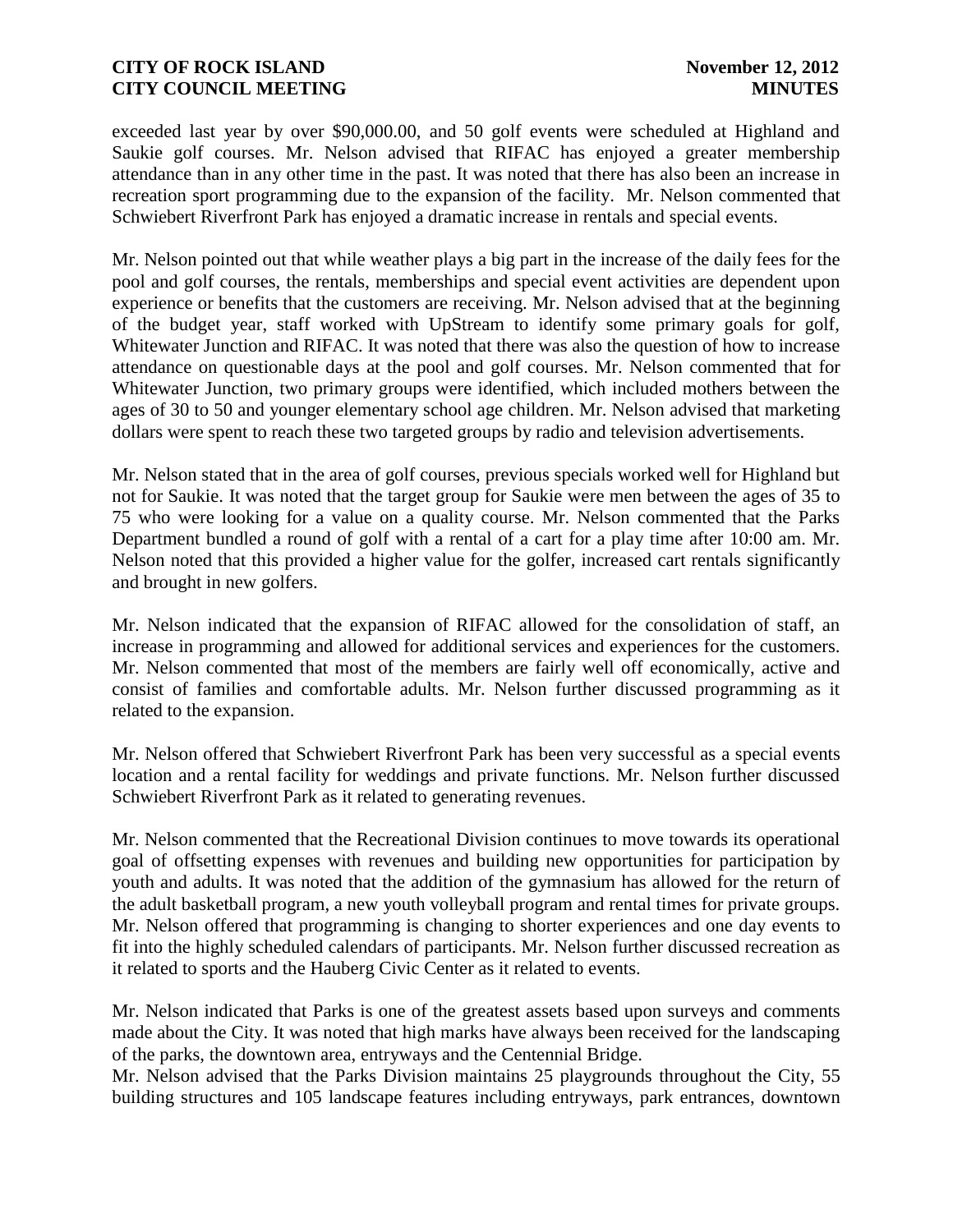planting beds and others. It was noted that this division operates the equivalent of three aquatic facilities, and miles of irrigation at all of the facilities and landscape areas. Mr. Nelson stated that mowing is performed weekly on over 200 acres not including the golf courses.

Mr. Nelson pointed out that their future goals are to continue to develop experience based programming and improve the yield management of their facilities and services. Mr. Nelson added that the department is committed to identifying benefits that provide positive experiences to the community.

Council discussed Mr. Nelson's presentation.

# **EXECUTIVE SESSION**

A motion was made by Alderman Foley and seconded by Alderwoman Murphy to recess to Executive Session on matters of Personnel. The motion carried on a roll call vote. Those voting Aye being; Alderman Conroy, Alderman Foley, Alderman Tollenaer, Alderman Jones, Alderwoman Murphy and Alderman Brooks; those voting No, none. The meeting was recessed at 6:15 pm. Alderman Charles O. Austin III was absent.

Mayor Pauley reconvened the regular meeting at 6:29 pm.

### **ADJOURNMENT**

A motion made by Alderman Brooks and seconded by Alderman Jones to adjourn the meeting carried by the following Aye and No vote. Those voting Aye being; Alderman Conroy, Alderman Foley, Alderman Tollenaer, Alderman Jones, Alderwoman Murphy and Alderman Brooks; those voting No, none. The meeting was adjourned at 6:30 pm.

> \_\_\_\_\_\_\_\_\_\_\_\_\_\_\_\_\_\_\_\_\_\_\_\_\_\_\_\_\_\_ Aleisha L. Patchin, City Clerk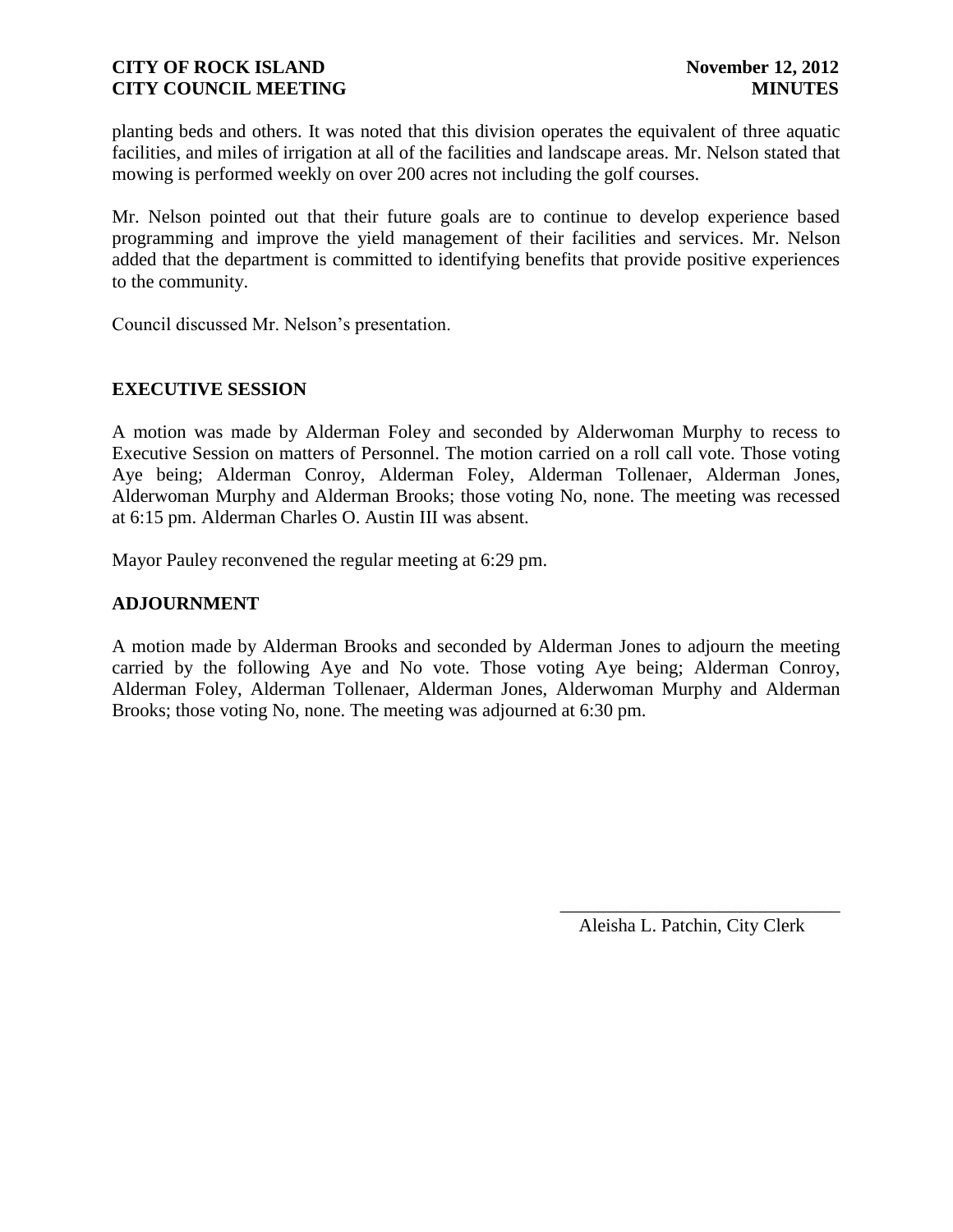Rock Island City Council met in regular session at 6:45 pm in Council Chambers of Rock Island City Hall. Present were Mayor Dennis E. Pauley presiding, and Aldermen David Conroy, P.J. Foley, Stephen L. Tollenaer, Jason W. Jones, Joy Murphy and Terry M.A. Brooks I. Also present were City Manager Thomas Thomas and City Attorney Ted Kutsunis. Alderman Charles O. Austin III was absent.

### Introductory Proceedings

Mayor Pauley called the meeting to order and led in the Pledge of Allegiance. Alderman Brooks gave the Invocation.

# Agenda Item #5 **Minutes of the meeting of November 5, 2012.**

A motion was made by Alderman Jones and seconded by Alderwoman Murphy to approve the minutes of the meeting of November 5, 2012 as printed. The motion carried by the following Aye and No vote; those voting Aye being; Alderman Conroy, Alderman Foley, Alderman Tollenaer, Alderman Jones, Alderwoman Murphy and Alderman Brooks; those voting No, none.

### Agenda Item #6 **Update Rock Island by Mayor Pauley.**

Mayor Pauley advised that the Martin Luther King, Jr. Community Center is delighted to invite the community to the Thanksgiving Holiday Dinner on Sunday, November 18, 2012 at Second Baptist Church at 919 6<sup>th</sup> Avenue (across the street from the King Center). The Mayor added that they look forward to serving guests from 11:00 am to 2:30 pm. Please come enjoy a hot holiday meal and mingle with the neighborhood community. It was noted to please call (309) 732-2999 for more information.

Mayor Pauley stated that the Augustana Veterans Support Group will host an event to honor veterans of World War II on Thursday, November 15<sup>th</sup> at 7:00 pm in Larson Hall within Bergendoff Hall of Fine Arts at 3701  $7<sup>th</sup>$  Avenue. Mayor Pauley indicated that the World War II veterans in attendance will be announced and all veterans will be recognized. Mayor Pauley added that Lt. Herb Wood, a World War II veteran who flew Hellcat fighters off the U.S.S. Yorktown will be sharing his memories with the audience. Mayor Pauley advised that following, there will be a reception with light refreshments. The event is free and open to the public. It was noted that for more information, please contact Keri Rursch at (309) 794-7721 or [kerirursch@augustana.edu.](mailto:kerirursch@augustana.edu)

Mayor Pauley stated that the Martin Luther King Jr. Community Center invites you to the Executive Director's Meet & Greet. Come and network, meet the staff, tour the building, and hear the vision for the future on Thursday, November 15, 2012 from 4:00 pm to 6:00 pm at the Martin Luther King Jr. Community Center. Mayor Pauley added to please R.S.V.P. your attendance to (309) 732-2999.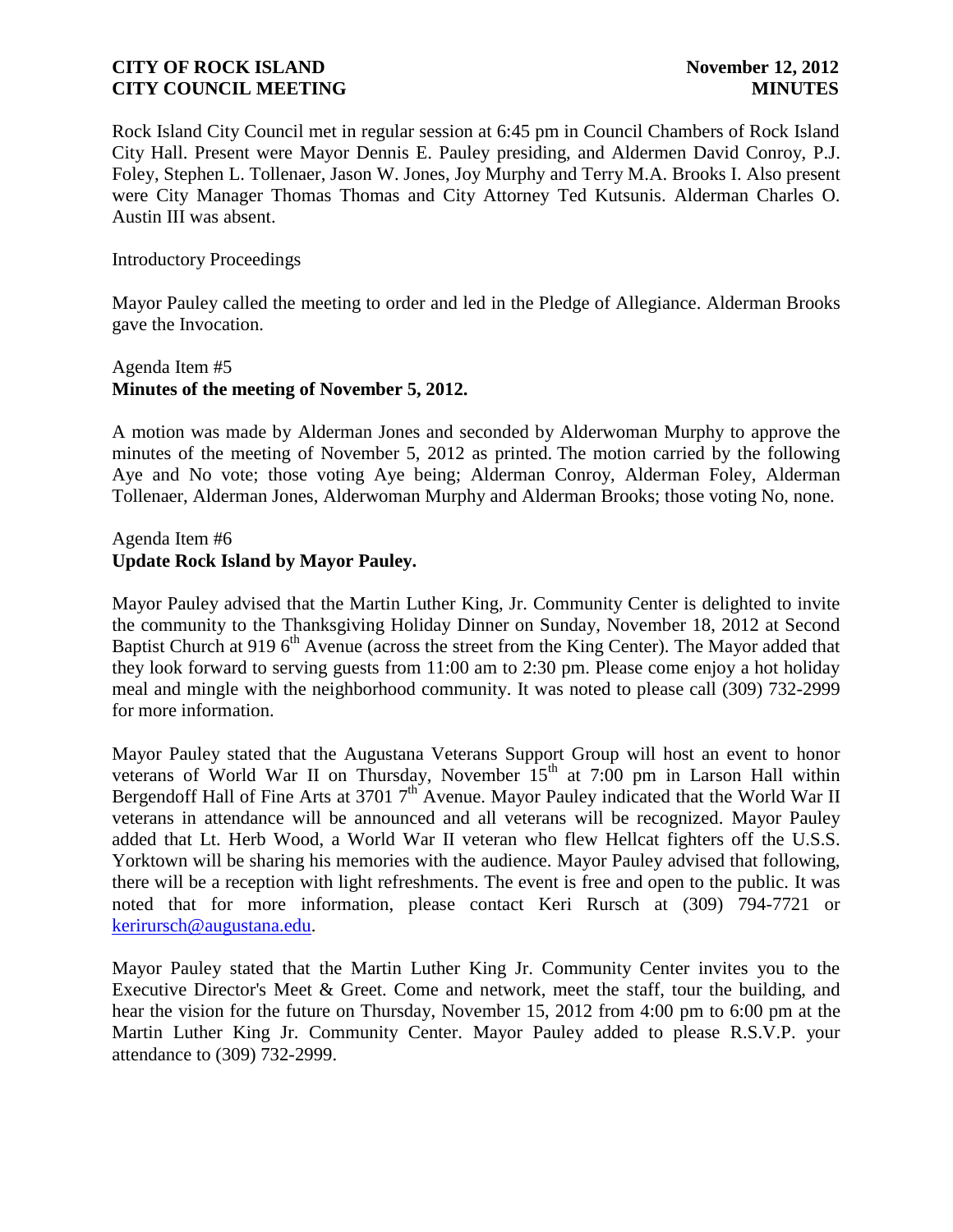Mayor Pauley advised that Neighborhood Partners School Community Task Force is holding a public meeting on November 15, 2012 at 5:30 pm at the Rock Island Academy at 930  $14<sup>th</sup>$  Street to discuss a "Safe Porches" strategy for students walking and biking to school to Rock Island Academy and Frances Willard Elementary. The Mayor commented that parents and community members in those school areas are invited to help with the planning. Mayor Pauley indicated that the Safe Porches strategy is a new component of the Safe Routes to School Travel Plans that was developed in 2010 by the schools, parents and community members. It was noted that for more information visit [www.rockislandschools.org](http://www.rockislandschools.org/) or call Holly Sparkman 309-793-5900 x281.

### Agenda Item #7

# **A Special Ordinance allowing "head in" parking rather than parallel parking on 15th Street Court, and banning parking on Mondays between the hours of 7:00 am and 3:00 pm for refuse and yardwaste collection.**

It was moved by Alderman Tollenaer and seconded by Alderman Foley to consider, suspend the rules and pass the ordinance. The motion carried by the following Aye and No vote; those voting Aye being; Alderman Conroy, Alderman Foley, Alderman Tollenaer, Alderman Jones, Alderwoman Murphy and Alderman Brooks; those voting No, none.

### Agenda Item #8

# **A Special Ordinance establishing a handicapped parking space at 1104 12th Street.**

Alderman Foley moved and Alderman Tollenaer seconded to consider, suspend the rules and pass the ordinance. The motion carried by the following Aye and No vote; those voting Aye being; Alderman Conroy, Alderman Foley, Alderman Tollenaer, Alderman Jones, Alderwoman Murphy and Alderman Brooks; those voting No, none.

#### Agenda Item #9

# **A Special Ordinance establishing Type B residential permit parking only area on the east side of 31st Street between 14th and 15th Avenues.**

It was moved by Alderman Foley and seconded by Alderwoman Murphy to consider, suspend the rules and pass the ordinance. The motion carried by the following Aye and No vote; those voting Aye being; Alderman Conroy, Alderman Foley, Alderman Tollenaer, Alderman Jones, Alderwoman Murphy and Alderman Brooks; those voting No, none.

# Agenda Item #10 **A Special Ordinance removing a handicapped parking space at 1100 6th Street.**

Alderman Conroy moved and Alderman Foley seconded to consider, suspend the rules and pass the ordinance. The motion carried by the following Aye and No vote; those voting Aye being; Alderman Conroy, Alderman Foley, Alderman Tollenaer, Alderman Jones, Alderwoman Murphy and Alderman Brooks; those voting No, none.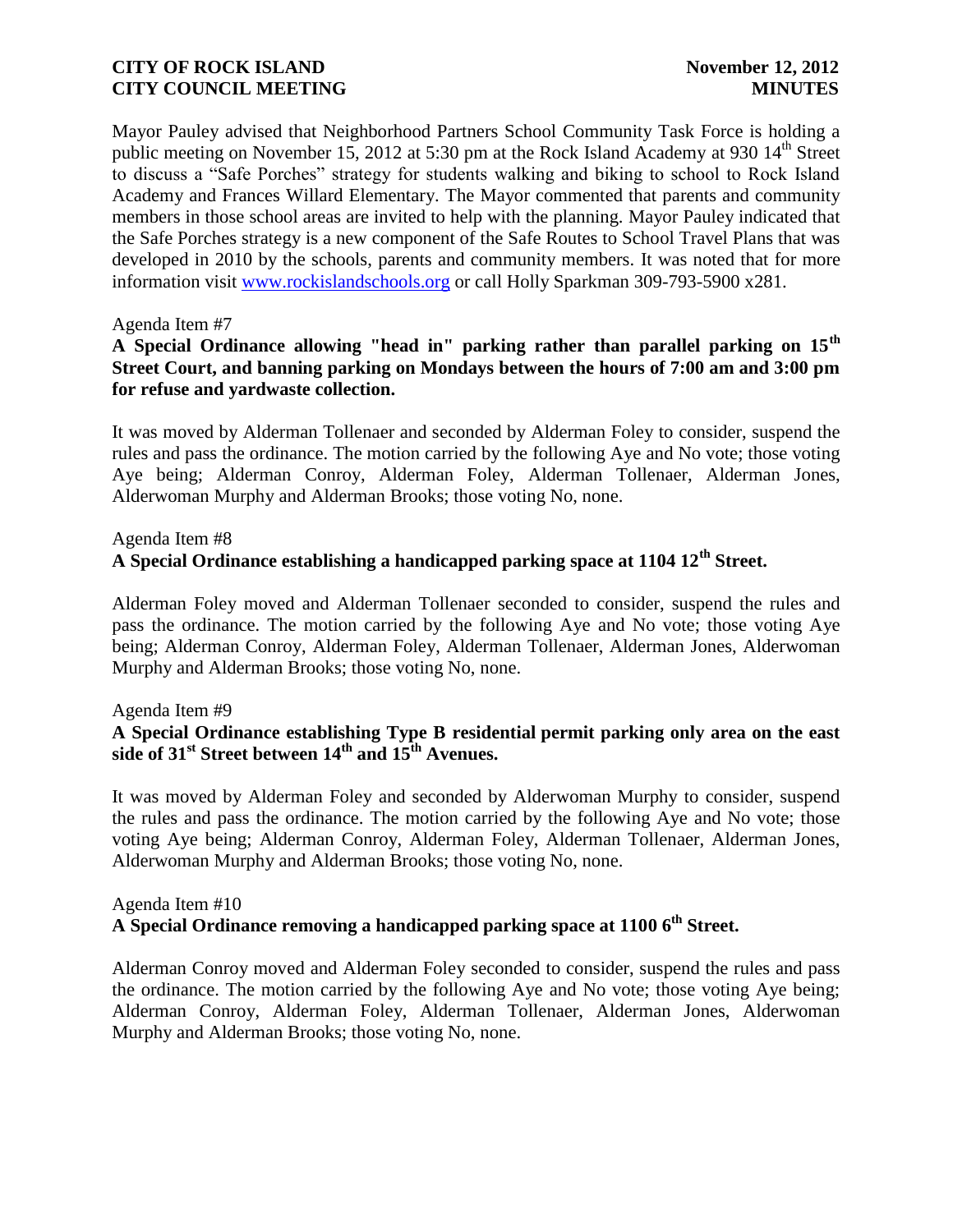Agenda Item #11 **CLAIMS**

It was moved by Alderman Conroy and seconded by Alderman Jones to accept the following reports and authorize payments as recommended. The motion carried by the following Aye and No vote; those voting Aye being; Alderman Conroy, Alderman Foley, Alderman Tollenaer, Alderman Jones, Alderwoman Murphy and Alderman Brooks; those voting No, none.

- a. Report from the Information Technology Department regarding payment in the amount of \$10,740.00 to Azteca Systems, Inc. for the Cityworks System annual update and support maintenance.
- b. Report from the Public Works Department regarding payment #1 in the amount of \$149,403.03 to Walter D. Laud, Inc. for services provided for the  $44<sup>th</sup>$  Street Reconstruction, 41<sup>st</sup> Avenue Court to Blackhawk Road project.
- c. Report from the Public Works Department regarding payment #1 in the amount of \$177,643.12 to Walter D. Laud, Inc. for services provided for the  $37<sup>th</sup>$  Avenue Reconstruction, East of 44<sup>th</sup> Street project.
- d. Report from the Public Works Department regarding payment #3 in the amount of \$114,254.96 to Brandt Construction for services provided for the  $16<sup>th</sup>$  Avenue Resurfacing:  $33<sup>rd</sup>$  Street to  $38<sup>th</sup>$  Street project.
- e. Report from the Public Works Department regarding payment in the amount of \$24,679.00 to Newt Marine for services provided for an emergency dredge at Sunset Marina.
- f. Report from the Public Works Department regarding payment #1 in the amount of \$13,721.40 to Peterson Parking Lot Striping, Inc. for services provided for the Bike Lane Sharrows Program project.

# Agenda Item #12 **Claims for the week of November 2 through November 8 in the amount of \$573,940.73.**

Alderman Conroy moved and Alderwoman Murphy seconded to allow the claims. The motion carried by the following Aye and No vote; those voting Aye being; Alderman Conroy, Alderman Foley, Alderman Tollenaer, Alderman Jones, Alderwoman Murphy and Alderman Brooks; those voting No, none.

Agenda Item #13

**Report from the Community and Economic Development Department regarding the purchase of four properties (Klemmer) at 606, 608, 614 and 618 10th Street in the amount of \$65,000.00.**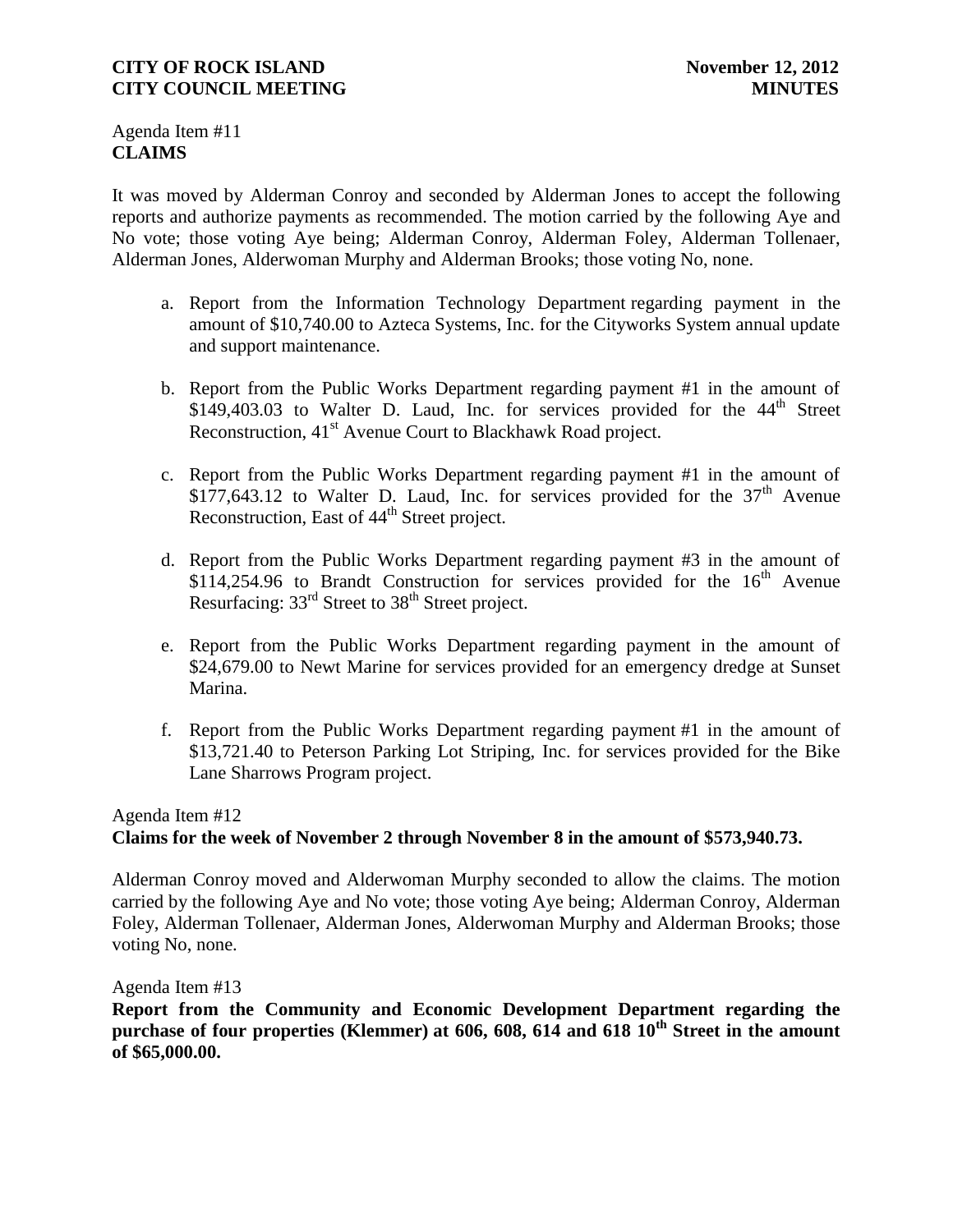Alderman Tollenaer moved and Alderwoman Murphy seconded to approve the purchase as recommended, authorize the City Manager to execute the contract documents, authorize staff to make a budget adjustment for purchase and refer to the City Attorney for an ordinance. The motion carried by the following Aye and No vote; those voting Aye being; Alderman Conroy, Alderman Foley, Alderman Tollenaer, Alderman Jones, Alderwoman Murphy and Alderman Brooks; those voting No, none.

### Agenda Item #14

### **Report from the Community and Economic Development Department regarding the purchase and donation of property at 600 12th Street in the amount of \$8,000.00, and the donation of the City-owned property at 610 12th Street to Forest Siding Supply, LLC.**

It was moved by Alderman Jones and seconded by Alderwoman Murphy to approve the purchase and donations of property as recommended, authorize the City Manager to execute the contract documents and refer to the City Attorney for an ordinance. The motion carried by the following Aye and No vote; those voting Aye being; Alderman Conroy, Alderman Foley, Alderman Tollenaer, Alderman Jones, Alderwoman Murphy and Alderman Brooks; those voting No, none.

### Agenda Item #15

# **Report from the Public Works Department regarding a Truck Access Route Program agreement with the State of Illinois for the 5th Street Reconstruction project.**

Alderwoman Murphy moved and Alderman Tollenaer seconded to approve the agreement as recommended and authorize the City Manager to execute the contract documents. The motion carried by the following Aye and No vote; those voting Aye being; Alderman Conroy, Alderman Foley, Alderman Tollenaer, Alderman Jones, Alderwoman Murphy and Alderman Brooks; those voting No, none.

#### Agenda Item #16

## **Report from the Public Works Department regarding an amendment to the agreement with Symbiont for additional engineering services related to the wet weather treatment system at the Mill Street wastewater treatment facility in the amount of \$473,800.00.**

It was moved by Alderman Conroy and seconded by Alderman Foley to approve the amendment as recommended and authorize the City Manager to execute the contract documents. The motion carried by the following Aye and No vote; those voting Aye being; Alderman Conroy, Alderman Foley, Alderman Tollenaer, Alderman Jones, Alderwoman Murphy and Alderman Brooks; those voting No, none.

#### Agenda Item #17

**Report from the Public Works Department regarding a Memorandum of Understanding between the City of Rock Island and the Illinois Environmental Protection Agency as it relates to the use of local groundwater or water well ordinances as environmental institutional controls.**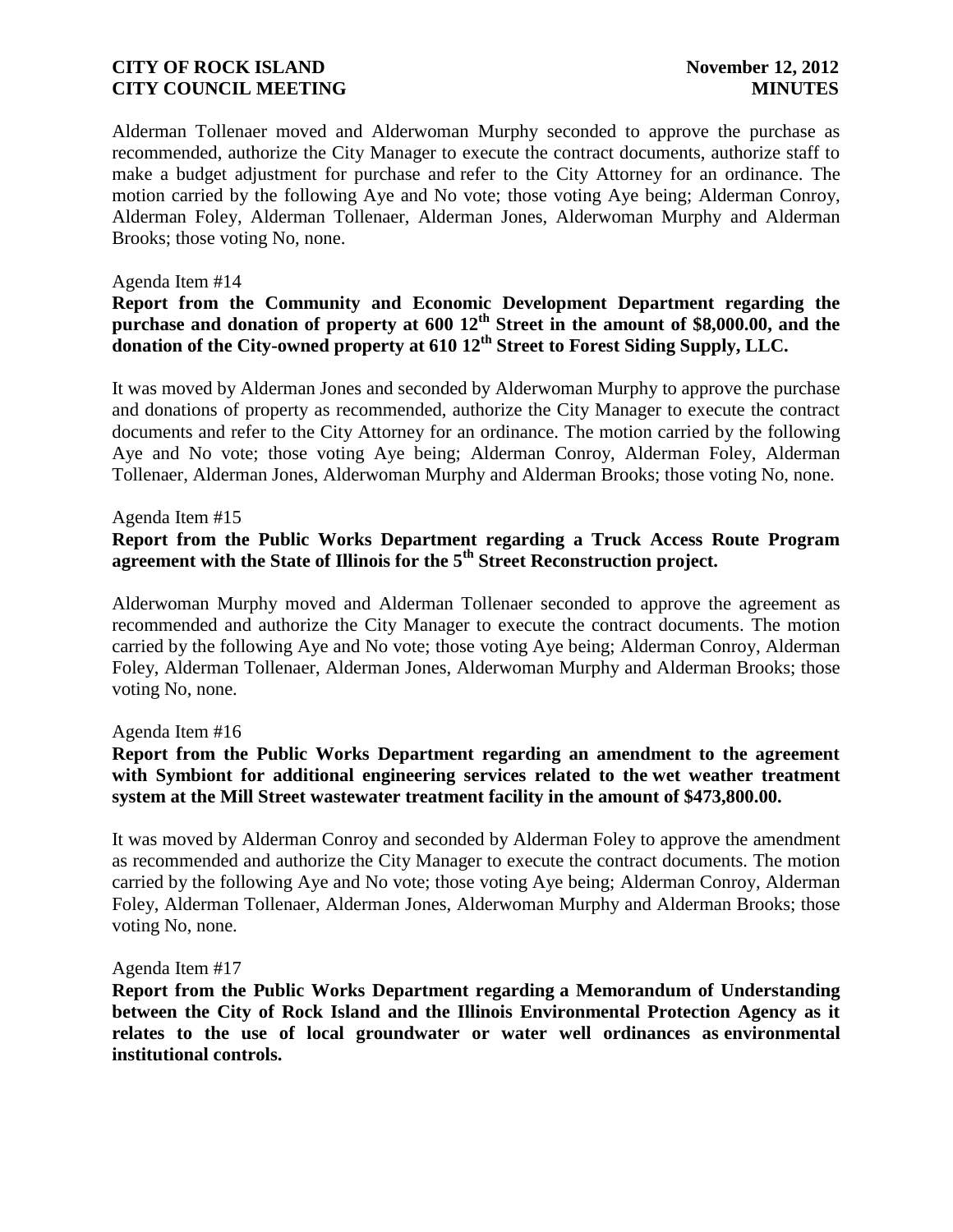Alderman Tollenaer moved and Alderman Conroy seconded to approve the memorandum of understanding as recommended and authorize the City Engineer to execute the document. The motion carried by the following Aye and No vote; those voting Aye being; Alderman Conroy, Alderman Foley, Alderman Tollenaer, Alderman Jones, Alderwoman Murphy and Alderman Brooks; those voting No, none.

Agenda Item #18 **Other Business**

Alderman Tollenaer thanked the Community and Economic Development Department for working with the business on  $11<sup>th</sup>$  Street in regards to Agenda Item #14.

Alderman Brooks commented on the fashion show that was recently held at the Martin Luther King Center.

Alderman Brooks inquired upon Martin Luther King Center Director Dr. Dwight Ford to comment on the highlights of the upcoming event at the King Center.

Dr. Ford stated that he will have another opportunity to greet the community and for the community to ask questions concerning the King Center on November  $15<sup>th</sup>$  from 4:00 pm to 6:00 pm. Dr. Ford added that on that night, it will also include the partnership with the University of IL Extension Center and 4-H for grades five through eight as the King Center will be hosting the Eco-Bot Challenge. Dr. Ford offered that this challenge will include people designing robots, which are capable of cleaning up the environment. Dr. Ford added that the King Center will also bring in a master flutist to play Asian music on the flute.

Alderman Jones thanked the Arsenal Gateway Steering Committee for walking around the businesses on October 29<sup>th</sup>, and thanked all of the business owners and citizens that came to the meeting that night to give input. Alderman Jones commented that there will be another meeting on Wednesday.

Alderwoman Murphy encouraged everyone to Shop Rock Island. Alderwoman Murphy stated that the Christmas season is coming up and when everyone is doing their Christmas shopping, don't forget to start in Rock Island. Alderwoman Murphy added that a great place to start is Santa's Pro Shop at Saukie Golf Course.

Mr. Vince Thomas of 1000 21<sup>st</sup> Street stepped forward. Mr. Thomas voiced concerns in regards to a State law where no elected alderman or board of trustee member of any city can be appointed by the mayor to serve on a board or commission unless the alderman or board of trustee member is granted an absence from such office or resigns from that position. Mr. Thomas stated that Mayor is in violation of that law. Mr. Thomas further discussed this issue.

Mr. Thomas also discussed the issue of upgrading the Human Rights Ordinance as it related to this City's Human Rights Commission not having subpoena powers. Mr. Thomas further discussed this issue.